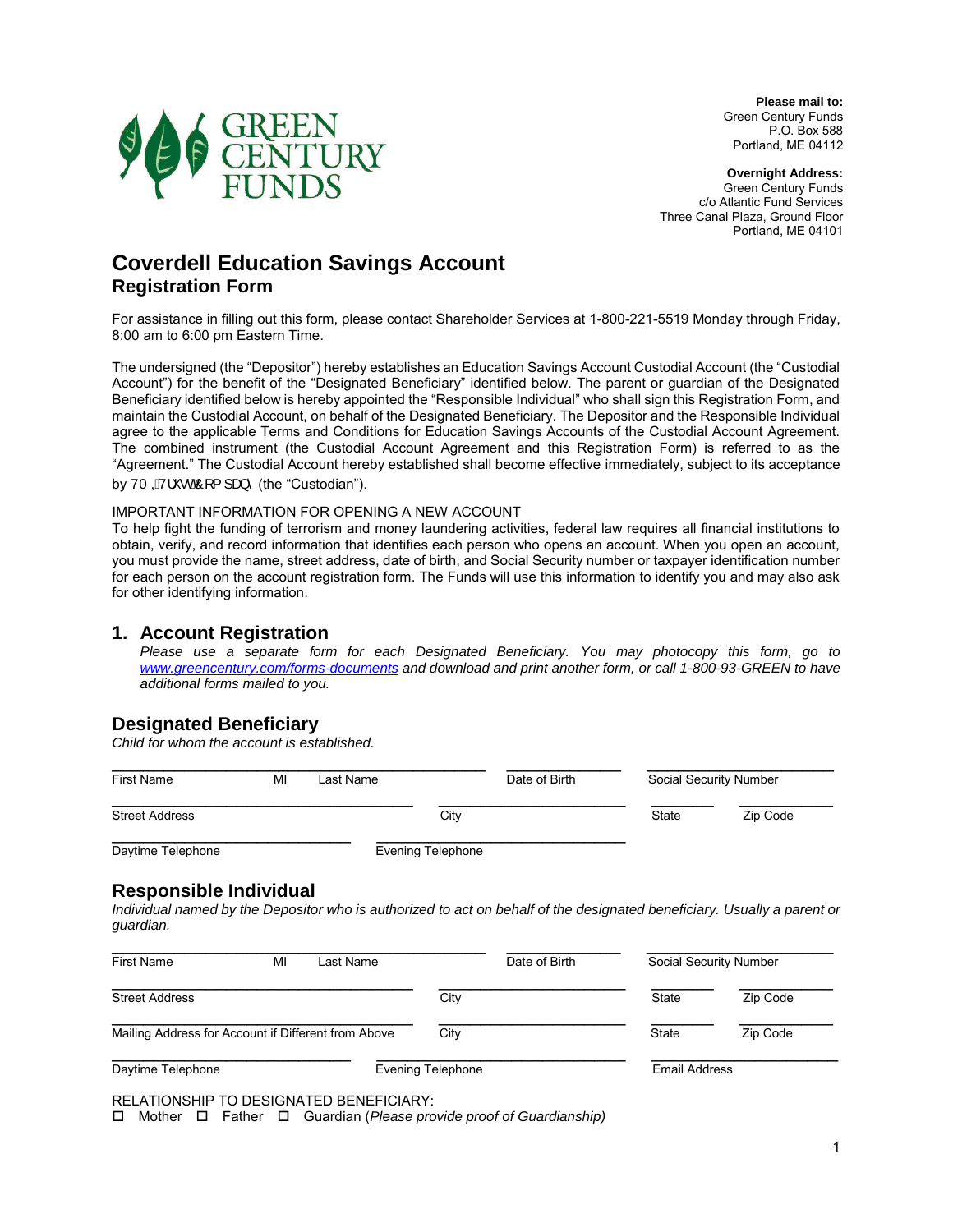#### **Depositor**

*Individual setting up the account and making contributions to the account on behalf of the designated beneficiary.* 

| <b>First Name</b><br>MI                 | Last Name         |              | Social Security Number |  |
|-----------------------------------------|-------------------|--------------|------------------------|--|
| <b>Street Address</b>                   | City              | State        | Zip Code               |  |
| Mailing Address if Different from Above | City              | <b>State</b> | Zip Code               |  |
| Daytime Telephone                       | Evening Telephone |              | <b>Email Address</b>   |  |

#### **2. Type and Allocation of Investments**

*Please indicate the type(s) of contributions to be made. For each type, note the dollar amount or percentage of assets to be allocated to each Fund. The minimum initial investment is \$1,000 per Fund. The maximum annual contribution for each Designated Beneficiary is \$2,000.* 

|                                                                                                                                                                                                                                     | <b>GREEN CENTURY</b><br><b>BALANCED FUND</b>                | <b>GREEN CENTURY</b><br><b>EQUITY FUND</b>                  | <b>GREEN CENTURY</b><br><b>INTERNATIONAL</b><br><b>INDEX FUND</b> |
|-------------------------------------------------------------------------------------------------------------------------------------------------------------------------------------------------------------------------------------|-------------------------------------------------------------|-------------------------------------------------------------|-------------------------------------------------------------------|
|                                                                                                                                                                                                                                     | <b>Individual Investor</b><br><b>Share Class</b><br>\$ OR % | <b>Individual Investor</b><br><b>Share Class</b><br>\$ OR % | <b>Individual Investor</b><br><b>Share Class</b><br>\$ OR %       |
| <b>Annual Contribution</b> ( <i>Enclose a check</i><br>□<br>payable to the Green Century Funds)                                                                                                                                     |                                                             |                                                             |                                                                   |
| <b>Transfer of an Education Savings</b><br>□<br>Account from another Custodian (Also<br>complete the Green Century Funds<br><b>Education Savings Account Transfer</b><br><b>Request Form)</b>                                       |                                                             |                                                             |                                                                   |
| <b>Rollover of an Education Savings</b><br>□<br><b>Account from another Custodian</b><br>(Enclose a check payable to the Green<br>Century Funds)                                                                                    |                                                             |                                                             |                                                                   |
| <b>Change the Designated Beneficiary</b><br>□<br>of Existing Green Century Education<br><b>Savings Account (Enclose documentation</b><br>showing such election is permitted)<br><b>Green Century Education Savings</b><br>Account # |                                                             |                                                             |                                                                   |

### **3. Depositor Selections**

### **Future Control of Account Options** *(Check One)*

- **Continued Administration by Responsible Individual.** The Responsible Individual identified above shall continue to serve as the Responsible Individual for the Custodial Account after the Designated Beneficiary reaches the age of majority in his or her state of residence and until such time as all of the assets in the Custodial Account have been distributed and the Custodial Account terminates. If the Responsible Individual dies or becomes incapacitated after the Designated Beneficiary attains the age of majority, then the Designated Beneficiary shall become the Responsible Individual.
- **Administration by Designated Beneficiary Upon Reaching Age of Majority.** The Designated Beneficiary identified above shall become the Responsible Individual for the Custodial Account upon the Designated Beneficiary reaching the age of majority in his or her state of residence and filing a notice thereof with the Custodian.